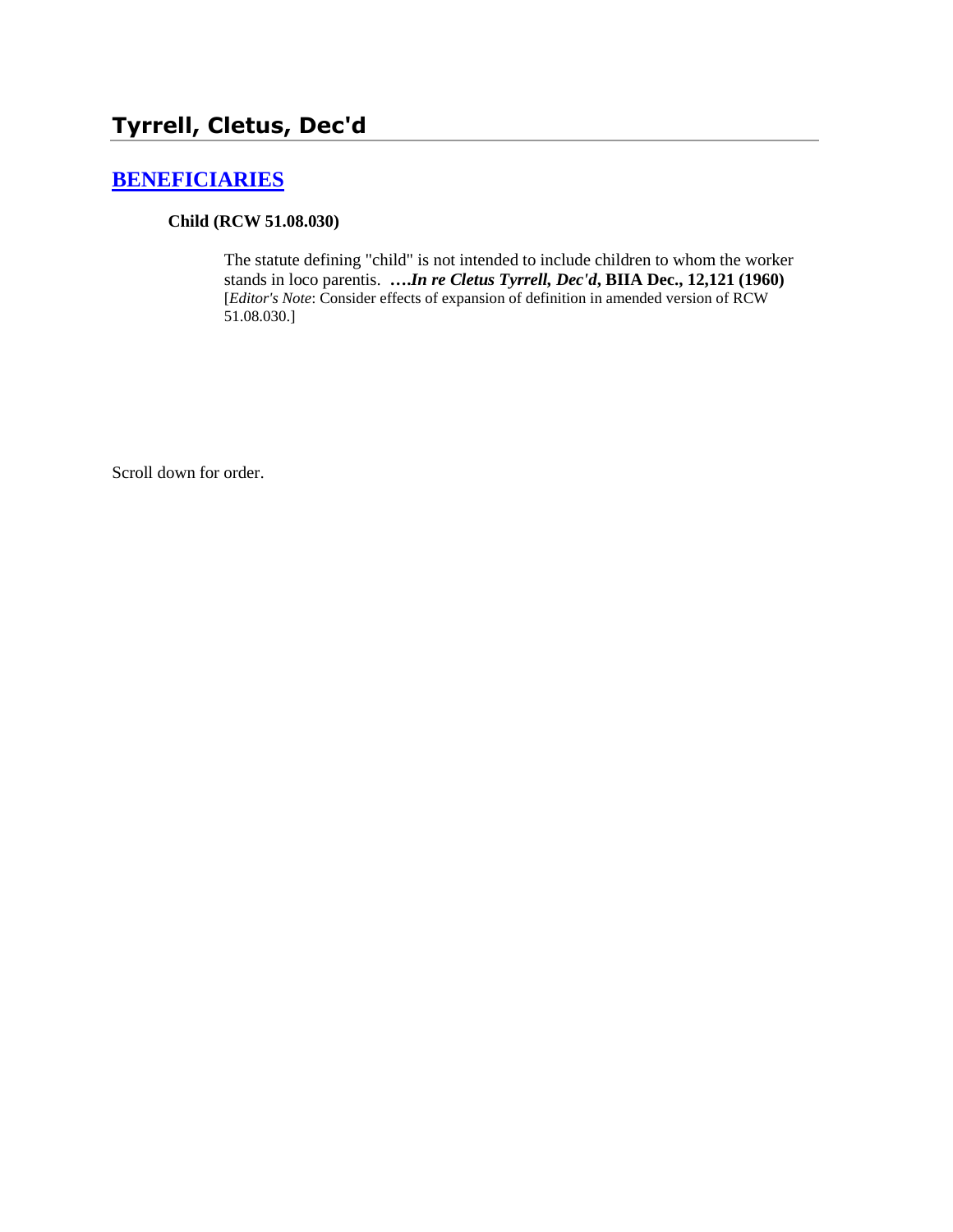### **BEFORE THE BOARD OF INDUSTRIAL INSURANCE APPEALS STATE OF WASHINGTON**

**)**

**IN RE: CLETUS TYRRELL, DEC'D ) DOCKET NO. 12,121**

**CLAIM NO. C-439432 ) DECISION AND ORDER**

APPEARANCES:

Petitioner, Ethel Tyrrell, by John E. Calbom

Employer, Yager Construction Co., None

Department of Labor and Industries, by The Attorney General, per L. E. Prediletto, Assistant

Appeal filed by the petitioner, Ethel Tyrrell, on July 1, 1959, from an order of the supervisor of industrial insurance dated June 22, 1959, rejecting her claim for compensation for William Albert Davis, Jr., a minor step grandson of the deceased workman. **SUSTAINED**.

# **DECISION**

As the surviving widow of the deceased workman, Cletus Tyrrell, Ethel Tyrrell was placed on the pension rolls, effective June 25, 1957, by a department order dated May 18, 1959. On June 2, 1959, Ethel Tyrrell, as representative of William Albert Davis, Jr., her minor grandson and step grandson of the deceased workman, made application to the department for compensation for said minor. On June 22, 1959, a department order was issued as follows:

> "WHEREAS application for compensation has been now made by the representative of William Albert Davis, Jr., a minor and grandson of the deceased, Cletus G. Tyrrell, said application being made on the basis of an order of the Superior Court for King County dated August 7, 1953, releasing said William Albert Davis, Jr., into the temporary custody of the maternal grandmother, Ethel Tyrrell, widow of the above named deceased, and

> WHEREAS the said William Albert Davis, Jr., is not the child of the deceased as the word "child" is defined in Section 51.08.030 R.C.W. and, further, that compensation is payable to a grandson of a workman whose death results from an injury only when the deceased workman leaves surviving no widow, widower or child (Section 51.08.050 R.C.W.) and

> IT IS THEREFORE ORDERED that the application for compensation for William Albert Davis, Jr., is hereby denied for the above reasons."

> > 1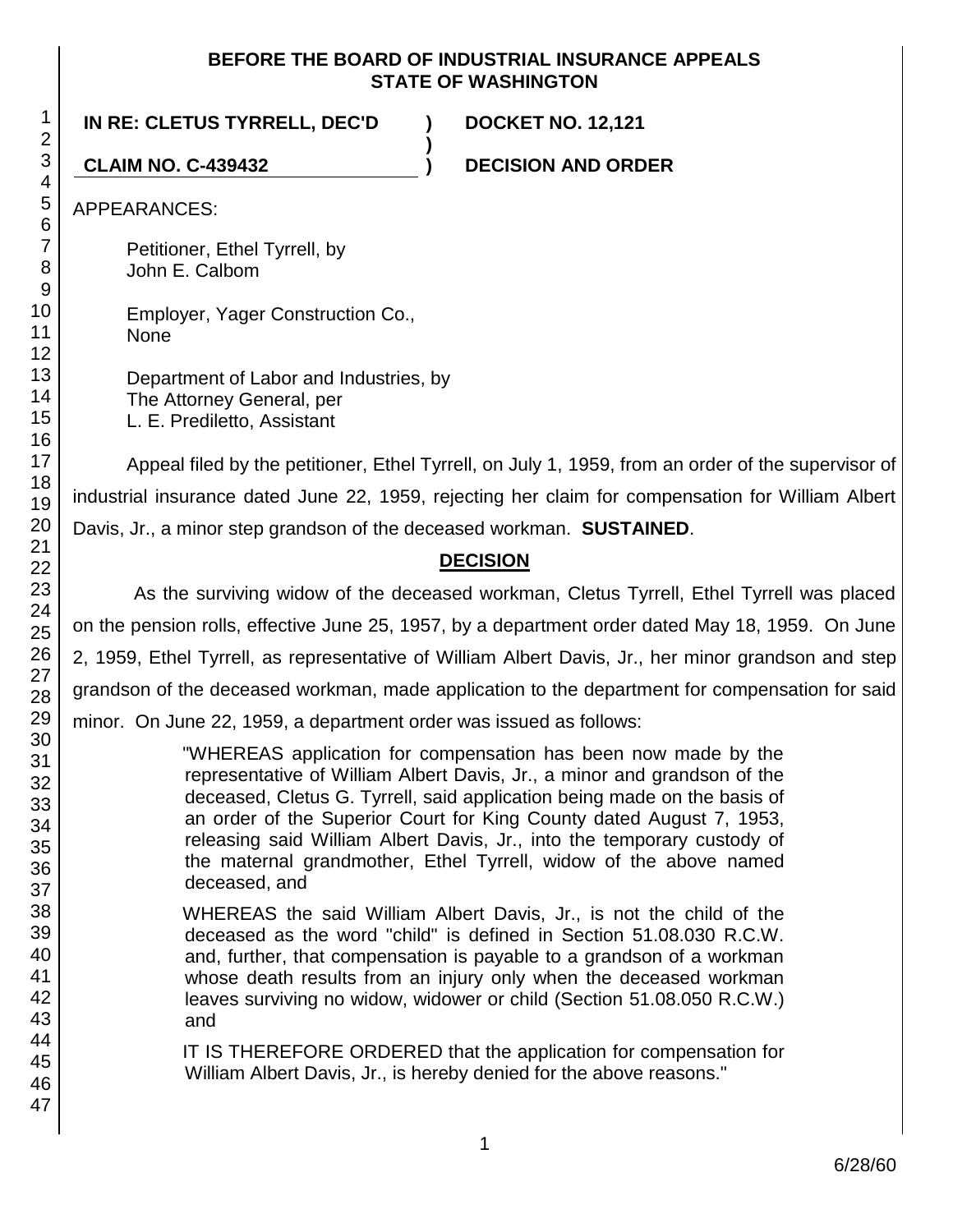On July 1, 1959, Ethel Tyrrell, the surviving widow of Cletus Tyrrell, Deceased, appealed to this board, and her appeal was granted on July 23, 1959, and set for conference.

At said conference, held in Moses Lake, Washington, on August 12, 1959, the petitioner, Ethel Tyrrell, was not present in person, but was represented by John E. Calbom, her attorney. The employer, Yager Construction Co., was not represented, and the department of labor and industries was represented by L. E. Prediletto, assistant attorney general.

At this conference, counsel for the petitioner and the department agreed, for the record, that William Albert Davis, Jr., born October 3, 1952, is the grandson of Ethel Tyrrell, and was the step grandson of the deceased workman; that said minor was not adopted by the deceased and Ethel Tyrrell, his widow, but had been in the Tyrrell household since August of 1953, pursuant to a King County Juvenile Court order, dated August 7, 1953, wherein Catholic Charities was given temporary custody of the minor child with the right to place said child in the temporary custody of Ethel Tyrrell, after an investigation by said charities. No subsequent order as to custody had been entered. It was further agreed that this case might be submitted for a decision and order by this board, based on the above agreed facts, and on the complete department file.

The only issue presented by this appeal is whether or not Ethel Tyrrell, surviving widow of the deceased workman, is entitled to compensation for William Albert Davis, Jr., minor step grandson of the deceased workman.

It is contended by the petitioner in her notice of appeal that the supervisor's order of June 22, 1959, was in error because the deceased stood "in loco parentis" to the minor step grandson on the date of the decedent's death.

A search has failed to disclose any case in this state in which the Supreme Court has considered the precise question raised by the petitioner. In State ex rel. Gilroy v. Superior Court, 37 Wn. (2d) 926, the Supreme Court reversed the lower court's decision that the operator of a maternity hospital was liable for funds expended by the King County Welfare Department in placing a minor child in foster home care after the child had been left by the child's mother in the care of the operator, based upon a finding that the operator was "in loco parentis" to the child. In reversing the lower court, the court quotes 67 CJS 803, Sec. 71, as follows:

> "The term 'in loco parentis' has been defined as in the place of parent charged factitiously with a parent's rights, duties, and responsibilities; more specifically, the relationship which a person assumes toward a child not his own, holding the child out to the world as a member of his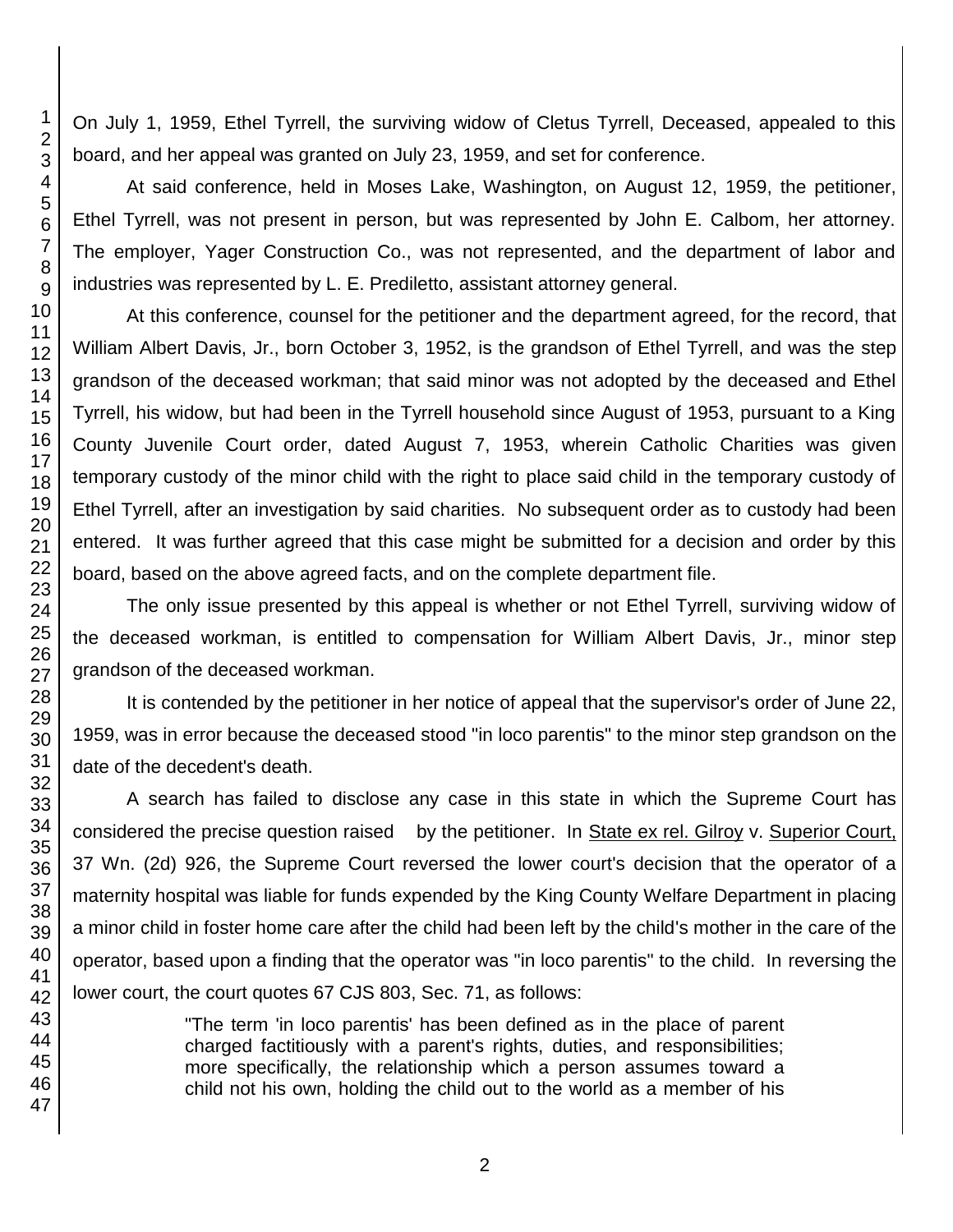47

family toward whom he owes the discharge of parental duties. It has been said that the accepted definition of a person 'in loco parentis' is one who means to put himself in the situation of a lawful parent to the child with respect to the office and duty of making provision for it; one assuming the parental character and discharging parental duties; a person standing 'in loco parentis' to a child is one who has put himself in the situation of a lawful parent by assuming the obligations incident to the parental relation, without going through the formalities necessary to a legal adoption."

The Court also quotes from Sec. 72, pg. 804, of the same text:

"Where one is 'in loco parentis', the rights, duties, and liabilities of such persons are the same as those of the lawful parent. The assumption of the relation is a question of intention, and not of chance, which may be shown by the acts and declarations of the persons alleged to stand in that relation."

The supreme court goes on to say:

"Under the authorities, it seems clear that the relationship of in loco parentis becomes established only when a person intends to assume toward a child the status of a parent." (Emphasis supplied).

Admittedly, the principal basis of the court's decision in the Gilroy case, supra, was on statutory construction, but the court was unable to find anything in the record that would indicate any intention by the operator to stand in loco parentis to the child. The record before us here is bare as to those "acts and declarations" of the deceased which would show his intention to assume the relationship. The mere fact that the child lived in his household would not, by itself, be finally determinative of that intention. In Kransky v. Glen Alden Coal Company, 47 Atlantic (2d) 645, 354 PA 425, the Supreme Court of Pennsylvania decided a case under their workmen's compensation act adversely to the petitioner. The deceased was living in a meritricious relationship with the grandmother of the child "in question". The applicable Pennsylvania statute, 77 PS, Sec. 562, specifically provides "if members of the decedent's household at the time of his death, the terms 'child' and 'children' shall include stepchildren, adopted children, and children to whom he stood in loco parentis." The court states that in order to be entitled to benefits under the act, it must be shown "(1) That the child was a member of the employee's household at the time of his death, and (2) that the later stood in loco parentis to the child." The court goes on to say, "The first requisite calls for a finding of fact; the second raises a conclusion of law." Discussing the relationship, the court's language is as follows: "A person who means to put himself in the situation of the lawful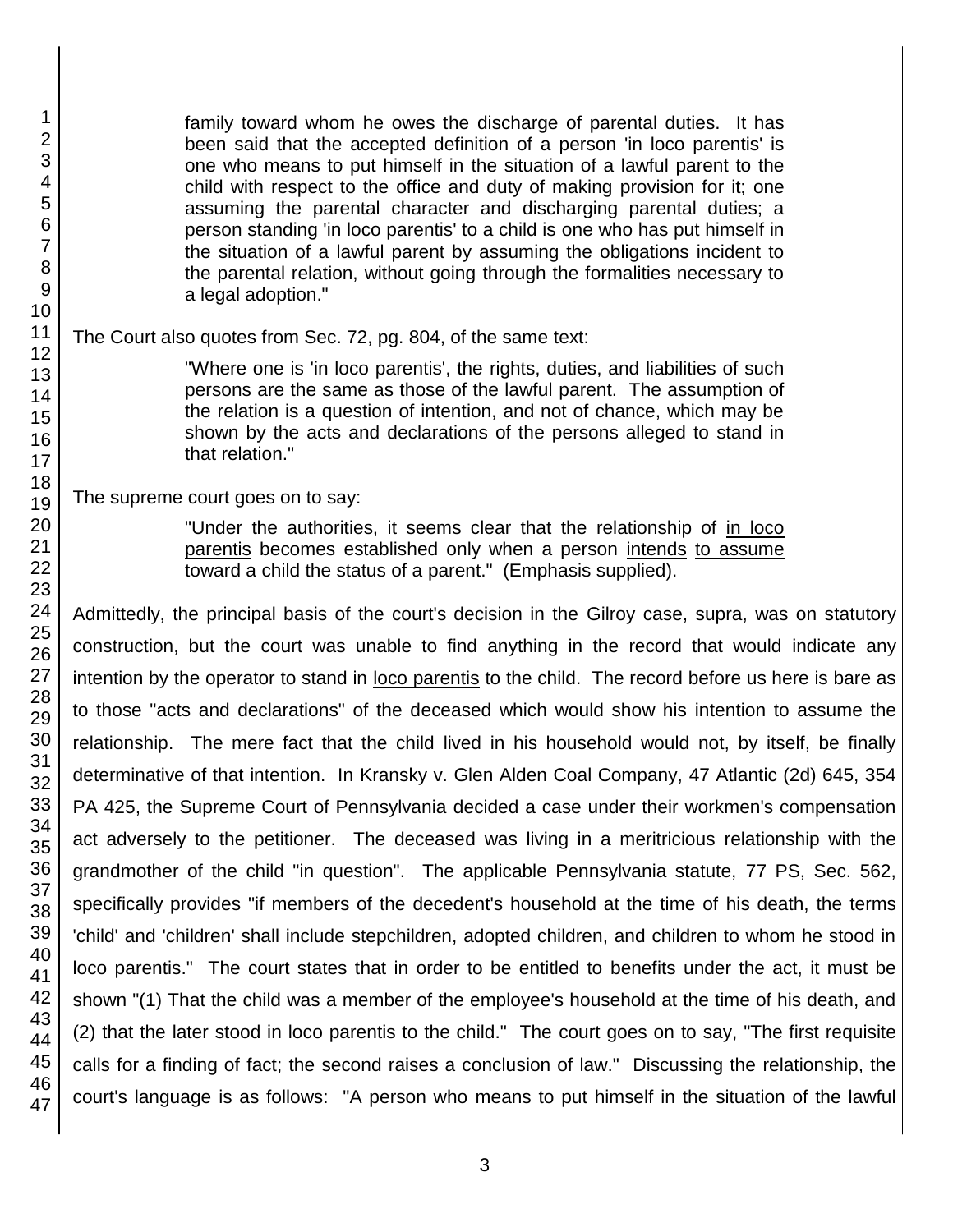father of the child, with reference to the father's office and duty of making provision for the child...but always the intention to assume a parent's responsibility for a child is an important element in determining the existence of the relationship." The Pennsylvania court disclaimed being swayed by the meritricious relationship of the parties, and said that such a relationship did not preclude the establishment of in loco parentis. The court believed the evidence as a whole but did not sustain the petitioner's claim and pointed out that, from all that appeared in the record, the deceased may merely have supported the child in his home as an accomodation to the child's grandmother, without having formed any intention to assume the parent's responsibility for the child.

From all that appears in the record on this appeal, the same may be said here. There is nothing more in the record here than that the child had lived in the deceased's home. The child was still a ward of the court at the time of the deceased's death, and was placed in his home in the temporary custody of his wife alone, subject to a possible later adoption by qualified persons. All facts other than the child's residence in the deceased's home would seem to negate the forming of any intention by the deceased to stand in loco parentis to the child. We must conclude, therefore, that the petitioner has failed to sustain the burden of proof that such a relationship was formed.

However, even if we were to assume, arguendo, that the relationship of in loco parentis existed, the question still remains whether the surviving spouse is entitled to receive compensation on behalf of her minor grandchild under the provisions of the workmen's compensation act. The applicable statute under which she was granted a pension is R.C.W. 51.32.050 (2), which provides that:

> "If the workman leaves a widow or widower, a monthly payment of \$125.00 shall be made throughout the life of the surviving spouse, to cease at the end of the month in which remarriage occurs, and the surviving spouse shall also receive per month for each child of the deceased at the time any monthly payment is due, the following payments...."

# "Child" is defined by R.C.W. 51.08.030 as follows:

"'Child' means every natural born child, posthumous child, stepchild, child legally adopted prior to the injury, and illegitimate child legitimated prior to the injury, all while under the age of 18 years."

It is the general rule that the workmen's compensation act is to be liberally construed as to those who come within its provisions. However, applicants are held to strict proof of their right to receive

1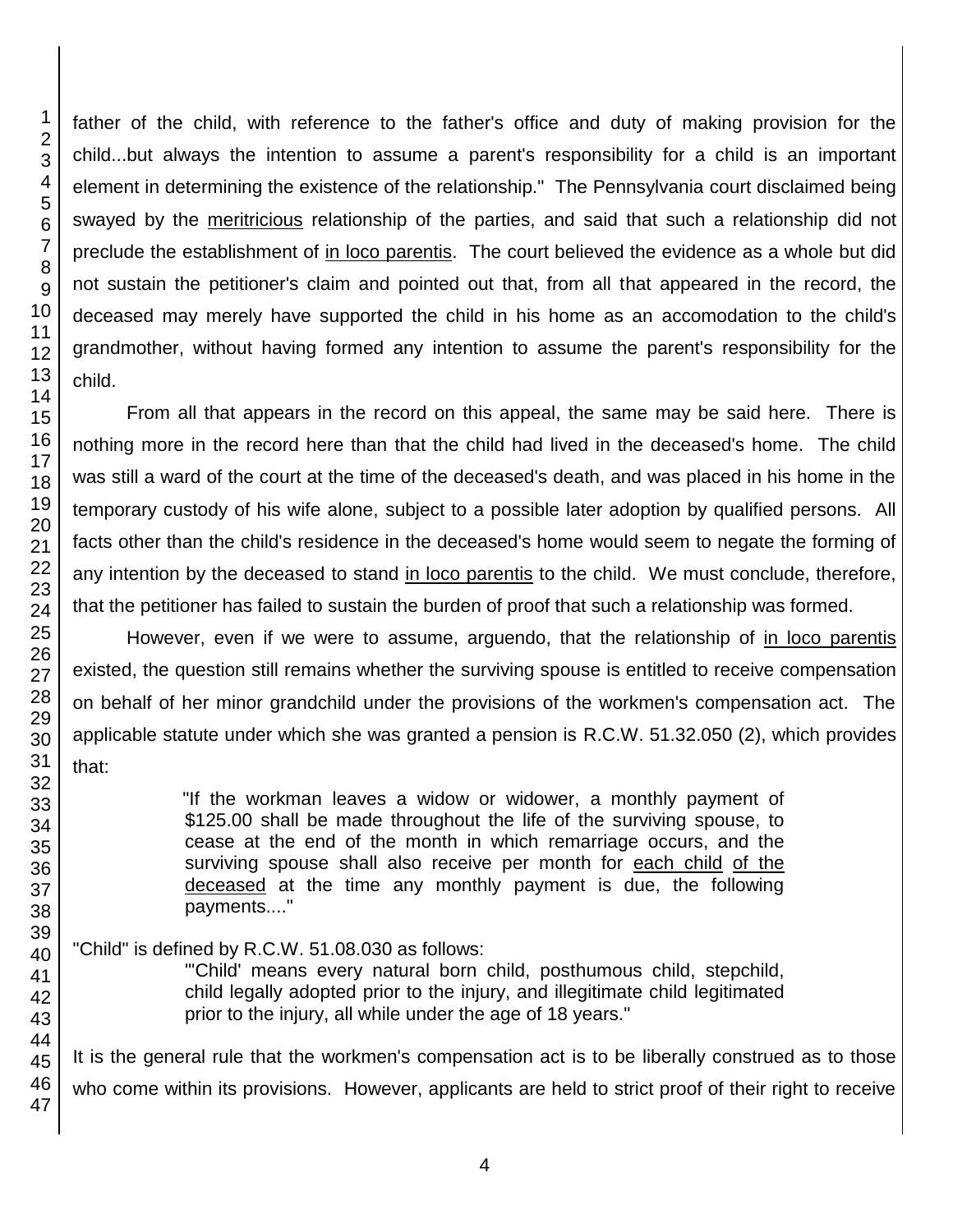benefits. D'Amico v. Conguista, 24 Wn. (2d) 674. Further, where the language of the act is not ambiguous, there is no room for construction. Lowry v. Dept. of L. & I., 21 Wn. (2d) 538. R.C.W. 51.32.050 very specifically states that the surviving spouse shall also receive payment for each child of the deceased and R.C.W. 51.08.030 defines child. There is no ambiguity in the definition and, while a stepchild is included, there is no mention of a grandchild or a step grandchild.

The Pennsylvania statute, as we pointed out in citing Kransky v. Glen Alden Coal Company, supra, specifically provides that the term "child" shall include persons "to whom the deceased stood in loco parentis." Inasmuch as posthumous children, stepchildren, legally adopted children and illegitimate children legitimated prior to the injury were specifically included under the definition of "child" under our statute, it seems obvious that it was not intended to include children to whom the deceased stood in loco parentis. This is in accordance with the well established rule of statutory construction that the express mention of one thing in a statute excludes all others (expressio unius est ex-clusio alterius). This rule was stated by our court in State ex rel. Port of Seattle v. Department of public Service, 1 Wn. (2d) 102 as follows:

> "Where a statute enumerates the persons or things to be affected by its provisions, there is an implied exclusion of others, and the natural inference follows that it is not intended to be general."

We must conclude, therefore, that the petitioner's grandson, William Albert Davis, Jr., is not a "child" of the deceased workman within the meaning of the act and that the supervisor's order of June 22, 1959, should be sustained.

# **FINDINGS OF FACT**

In view of the foregoing, and after reviewing the entire record herein, including the department file, the board finds as follows:

1. As the surviving widow of Cletus G. Tyrrell, the deceased workman, Ethel Tyrrell, was placed on the pension rolls, effective June 25, 1957, by department order dated May 18, 1959. On June 2, 1959, Ethel Tyrrell, as representative of William Albert Davis, Jr., her minor grandson, step grandson of the deceased workman, made application for compensation under the workmen's compensation act, for said minor. On June 22, 1959, a department order was issued denying the application of Ethel Tyrrell. On July 1, 1959, she appealed to this board, and her appeal was granted on July 23, 1959, and set for a board conference.